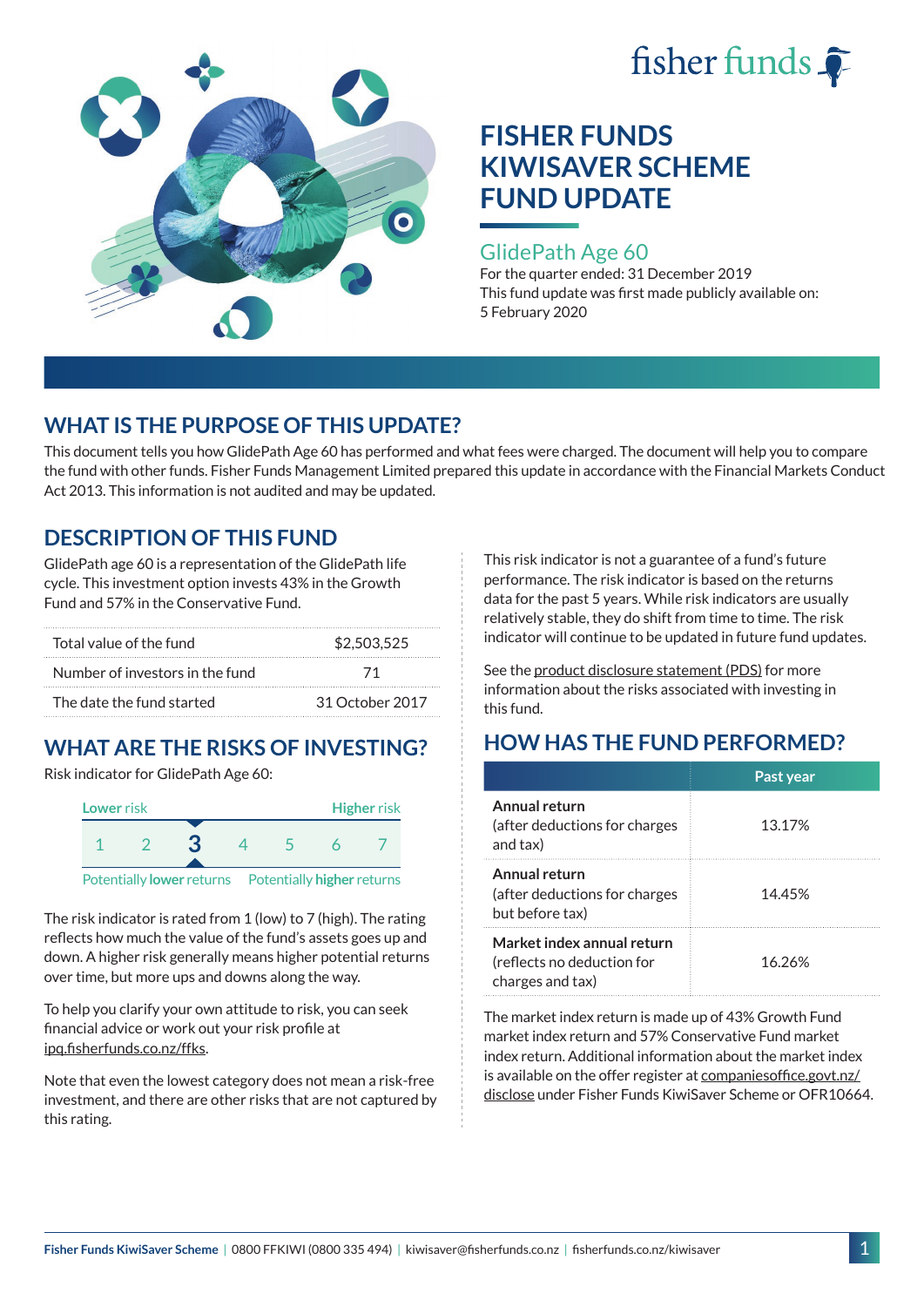## **ANNUAL RETURN GRAPH**



This shows the return after fund charges and tax for each year ending 31 March since the fund started. The last bar shows the average annual return since the fund started, up to 31 December 2019.

**Important:** This does not tell you how the fund will perform in the future.

Returns in this update are after tax at the highest prescribed investor rate (PIR) of tax for an individual New Zealand resident. Your tax may be lower. The market index return reflects no deduction for charges and tax.

#### **WHAT FEES ARE INVESTORS CHARGED?**

Investors in GlidePath Age 60 are charged fund charges that include GST. In the year to 31 March 2019 these were:

|                                                       | % of net asset value   |
|-------------------------------------------------------|------------------------|
| <b>Total fund charges</b>                             | 1.14%                  |
| Which are made up of:                                 |                        |
| <b>Total management and</b><br>administration charges | 0.99%                  |
| Including:                                            |                        |
| Manager's basic fee                                   | 0.89%                  |
| Other management and<br>administration charges        | 0.10%                  |
| Total performance-based fees <sup>1</sup>             | 0.15%                  |
| <b>Other charges:</b>                                 | \$ amount per investor |
| Annual account fee                                    | ፍ36                    |

Small differences in fees and charges can have a big impact on your investment over the long term.

#### **EXAMPLE OF HOW THIS APPLIES TO AN INVESTOR**

Sarah had \$10,000 in the fund at the start of the year and did not make any further contributions. At the end of the year, Sarah received a return after fund charges were deducted of \$1,317 (that is 13.17% of her initial \$10,000). Sarah also paid \$36 in other charges. This gives Sarah a total return after tax of \$1,281 for the year.

## **WHAT DOES THE FUND INVEST IN? Actual investment mix**

This shows the types of assets that the fund invests in.



#### **Target investment mix**

This shows the mix of assets that the fund generally intends to invest in.